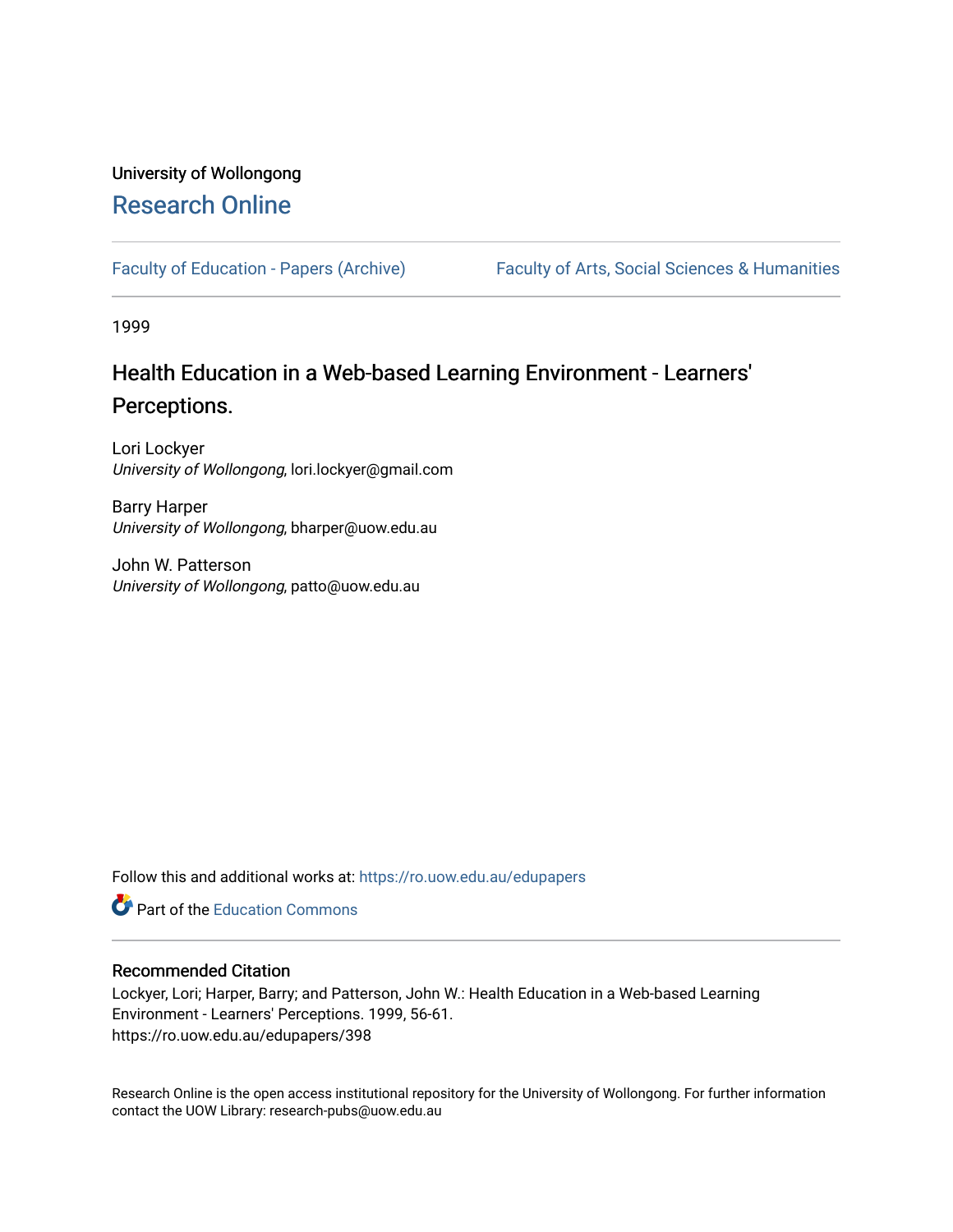### **Health Education in a Web-based Learning Environment: Learners' Perceptions**

Lori Lockyer, Barry Harper, and John Patterson Faculty of Education, University of Wollongong Australia lori\_lockyer@uow.edu.au barry\_harper@uow.edu.au john\_patterson@uow.edu.au

**Abstract**: The increasing utilization of the World Wide Web in higher education allows instructors to re examine pedagogical strategies and explore ways of taking advantage of the Web's potential to provide for learning experiences that go beyond that possible in the traditional classroom environment. Assumptions on how this enhances the learning experience for students require examination. This paper discusses a study which examines, among other issues, student perceptions of the learning experience when asynchronous, Web-based, collaborative tutorial activities are utilized within an undergraduate health education subject. Analysis of the study data demonstrates that students' perceptions of the effectiveness of the Web-based tutorials lie in their appreciation of opportunities for flexibility, reflection, and self-directed investigation within the learning environment.

#### **Introduction**

The increasing utilization of the World Wide Web in higher education allows instructors to re examine pedagogical strategies and explore ways of taking advantage of the Web's potential to provide for learning experiences that go beyond that possible in the traditional classroom environment. Our assumptions on how this enhances the learning experience for students require examination.

In an effort to investigate the use of Web-based instruction in the delivery of health education at the undergraduate level, the Faculty of Education at the University of Wollongong implemented Web-based learning activities as part of the tutorial component within its Health and Health Behaviour subject (a core subject for students enrolled in a pre-service teaching Bachelor of Physical and Health Education degree program). This study examined, among other issues, the perceptions of the learning experience for students engaging in these Webbased collaborative tutorial activities.

This paper discusses the design and development of a Web-based learning environment with embedded collaborative tutorial activities; methodology and implementation process, and preliminary findings of student perceptions of the Web-based learning experience.

#### **Theoretical Background**

Important components of the learning process are discourse and learner interaction. Duffy and Cunningham (1996) define learning as a "social, communicative, and discursive process, inexorably grounded in talk" (p. 181). Dialogue and discourse encourages the higher order thinking skills of cognitive conflict and resolution in providing context and a mechanism for explanation, justification and reason (Oliver, Omari & Herrington, 1997). Learners' interactions with instructors and other learners "give them perspective, place them within a community of learning, and contribute to their mastery of concepts and skills" (Price & Petre, 1997, p. 869).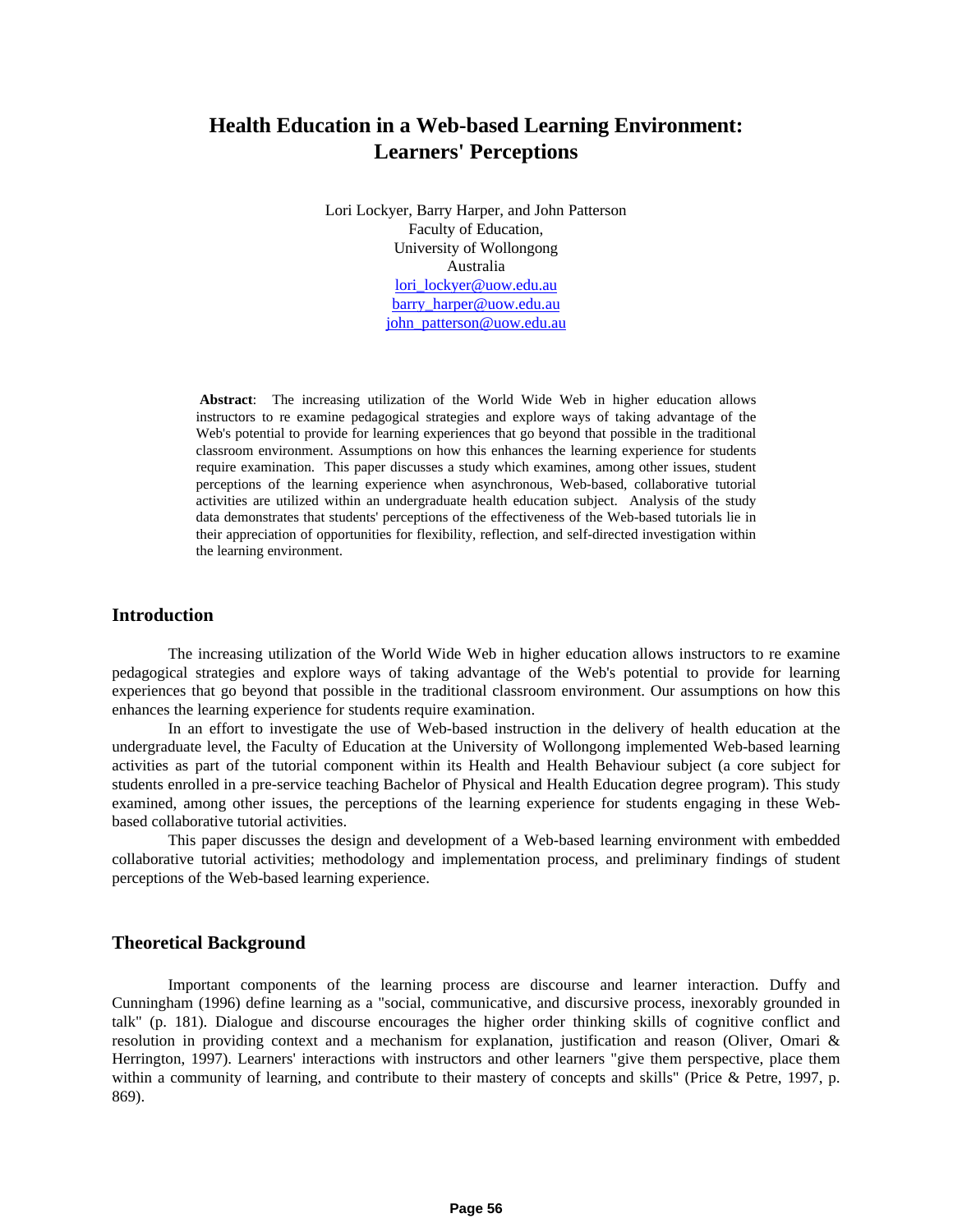This essential component of learner interaction and discussion in the learning process focused our attention on learner discourse through collaborative activities. The questions that guided the study included:

- How do learners participate in and contribute to collaborative health education learning activities within the class and Web environments?
- What knowledge, attitude and behaviour change occurs when students engage in collaborative health education learning activities within class and Web environments?
- What are learners' perceptions of the effectiveness of class and Web environments for health education?

#### **Learning Environment Design and Development**

Phase one of the study involved the development and formative evaluation of collaborative learning activities and a prototype Web learning environment.

For the purposes of investigating the impact of implementation of Web-based learning within the subject, six online learning activities were developed. During the first half of session, concurrent class and online tutorials focused on issues related to HIV/AIDS.

The literature suggests the pedagogical benefits of asynchronous communication includes the opportunity for learner reflection, self directed learning, and learner participation in topic negotiation and communications control (i.e., subject matter discussed, number of topics discussed, and, the speed at which communication about topics occurs) (Laurillard 1993; Romiszowski & Mason, 1996). With this in mind, Web-based learning activities were designed for asynchronous participation.

All Web-based and class-based learning activities were structured to allow for small group discussion and collaboration. The general format for the structure of each learning activity was to provide a stimulus to discussion in small groups (e.g., a survey to be answered, questions to be considered, etc.) with each group arriving at some consensus or shared understanding that could be communicated to the larger class during the subsequent lecture. In Duffy and Cunningham's (1996) terms, the learning strategy involves a problem which provides stimulus for an authentic activity where knowledge is developed through working on the problem.

Once the learning activities were designed, the Web learning environment was designed and developed. A guiding factor in the design of the Web-based learning environment was consideration of the computer and Web experience of the students enrolled in the subject. Based on history with similar cohorts, it was expected that there would be a range of computer experience among the students with the majority having little experience with computers. Additionally, it was expected that there would be a range of Web use experience with the majority of the students having either none or little experience in using the Web. Brown and Thompson (1997) argue that "interface design must provide ease of navigation, a sense of human interaction, helpfulness and responsiveness to the needs of learners studying in an information rich, self-directed medium." (p. 78) As such, particular attention was paid to constructing a Web environment with a simple structure with embedded communication tools that were easy to use.

The Web site structure included four main components: (1) the subject outline which provided information such as the rationale, objectives, content, presentation, assessment, and participation expectations for the subject; (2) the subject schedule which provided, in table format, the week-by-week timetable of lecture topics and tutorial activities; (3) resources and Web links which included links to a number of Australian and international Web sites related to the topics covered in the subject; and, most importantly, (4) the Activity Centre which facilitated the learning activities for the students who were participating in Web-based tutorials.

The Activity Centre was designed using a structure based on the suggestion that Web-based learning environments should put minimal cognitive load on the student and that templates be utilized in screen design which "promotes understanding by allowing the reader to focus on new information rather than devoting time and energy to variations of format" (El-Tigi and Maribe Branch, 1997, p.25).

The initial structure of each activity consisted of two or three Web pages. The Things To Do page outlined the activity and provided stimulus to the group discussion. Examples of discussion stimuli utilized in the learning activities included: a questionnaire (e.g., In what situations can HIV be transmitted?) to be answered and discussed by the group and a narrative that provided an example for groups to develop their own story (e.g., for risk factors of HIV/AIDS). In cases where an online questionnaire provided stimuli to the collaborative learning activity, results of the individual group members were provided on a separate, Results, page. This facilitated the sharing of ideas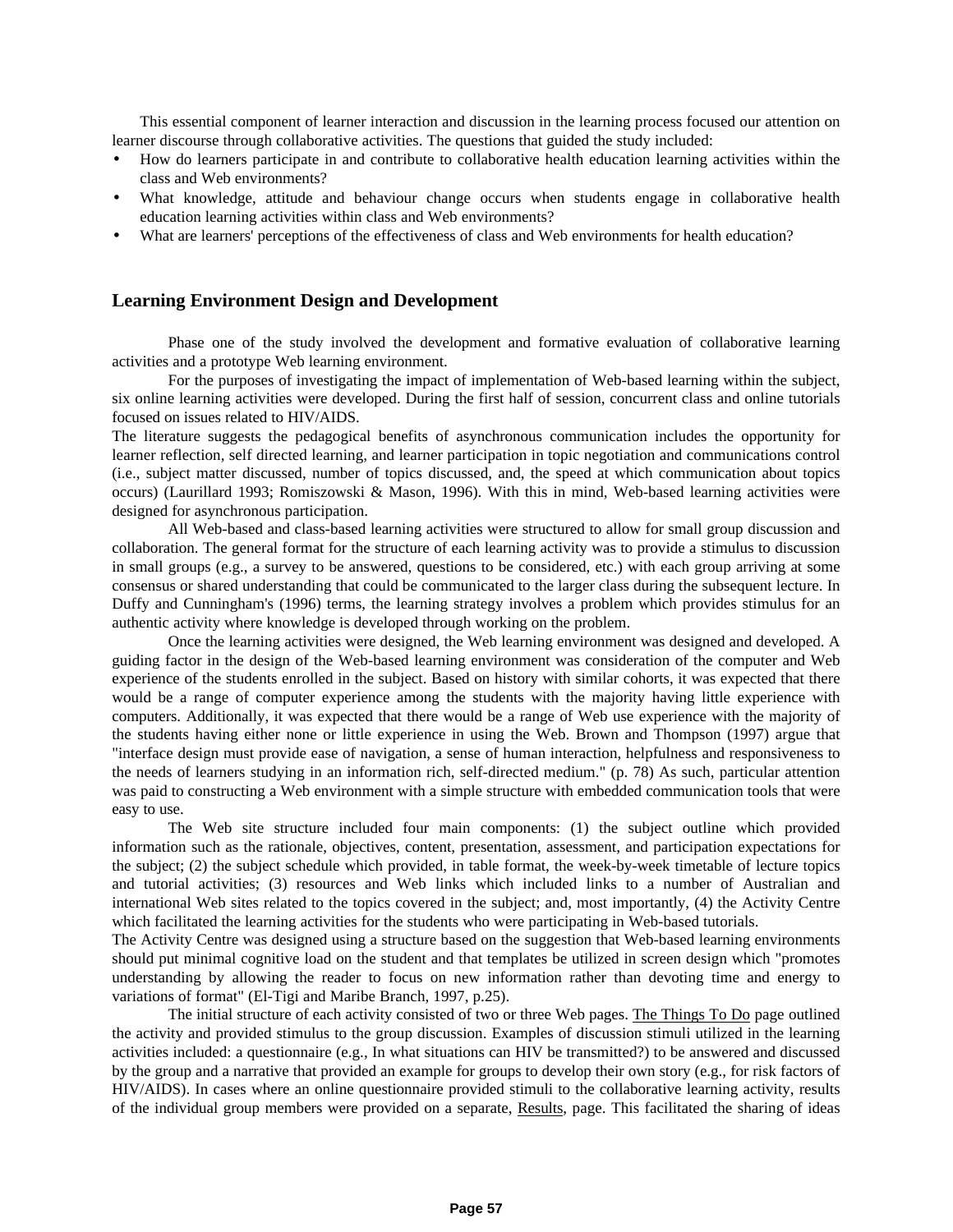among group members and provided a basis for their discussion. The Discussion Area for each activity was designed to be the focal learning area. The comments submitted to this page were viewable only by group members and were displayed in chronological order on the page.

#### **Formative Evaluation**

The formative evaluation of the learning environment, with embedded activities, involved a multi-faceted approach including: review by experts in the areas of health education and instructional technology; review by instructional technology postgraduate students; and testing by undergraduate teacher trainees.

After using the Web site, the health education and instructional technology experts were interviewed and instructional technology postgraduate students were surveyed regarding: Web environment interface issues; clarity and quality of information and external links; and, perceived pedagogical effectiveness of the learning activities. Undergraduate students were asked to fill out a one-page survey of questions regarding Web site interface issues and usability.

The Web learning environment was revised, based on analysis of the data collected during the formative evaluation, with the majority of changes to the Web site focused on the individual learning activities within the Activity Centre. Specific reviewer suggestions to describe learning activities and tasks in more detail resulted in a clarification of the structure of each learning activity and thus, a proliferation of pages for each activity.

In the revised version of the learning environment, each learning activity was associated with five main areas. The This Week's Task Into page introduced the student to the activity, related the activity to the specific lecture, provided additional conceptual information and stimulus into the group activity by asking the student to respond to some initial, topical questions. Once the student submitted their response to these initial questions, they were automatically moved to the Group Tasks page. Here, the student could read a detailed description of the group task for that particular learning activity. The student also had the opportunity to view their responses and the responses of the other members in their group to the initial, topical questions by accessing the Individual Responses page. The earlier version of the Discussion Area was maintained, however, based on reviewers suggestions, an abbreviated list of the group tasks was added to the top of the page. A Submit Page form was also added, to the structure of each activity, as the area in which the group submitted their final product. All five areas of the individual activities were available to the student at all times (i.e., students are not forced to follow a particular page sequence when engaging in the activity).

#### **Study Methodology and Implementation Process**

The study was implemented in July 1998 within the Health and Health Behaviour subject. Sixty-two students were enrolled in the subject with the majority of students (57) registered in their first year of the Faculty's Bachelor of Education in Physical and Health Education degree program. The subject was conducted over a 14 week schedule.

During implementation of the study, a crossover factorial design was utilized where students were randomly assigned into two tutorial groups and each group then randomly assigned to one of two learning environments (class or Web) for the first half of session. In the second half of session, groups crossed over to engage in their tutorials within the alternate learning environment. Both tutorial groups were further, randomly, divided into working groups (seven working groups in each of the two tutorial groups) consisting of four or five students.

All tutorial sessions (conducted either in the class or in the Web-based environment) were associated with an assessable activity task for which each working group was required to submit a final group product prior to the next lecture.

During the first week of session, students were advised of the subject Web site and its location (http://www.immll.uow.edu.au/UG/EDUP144/). At that point, all students could access the subject information and resources but could not access the Activity Centre where Web-based tutorials were located.

The first Web-based tutorials were implemented in the fourth week of session while the second set of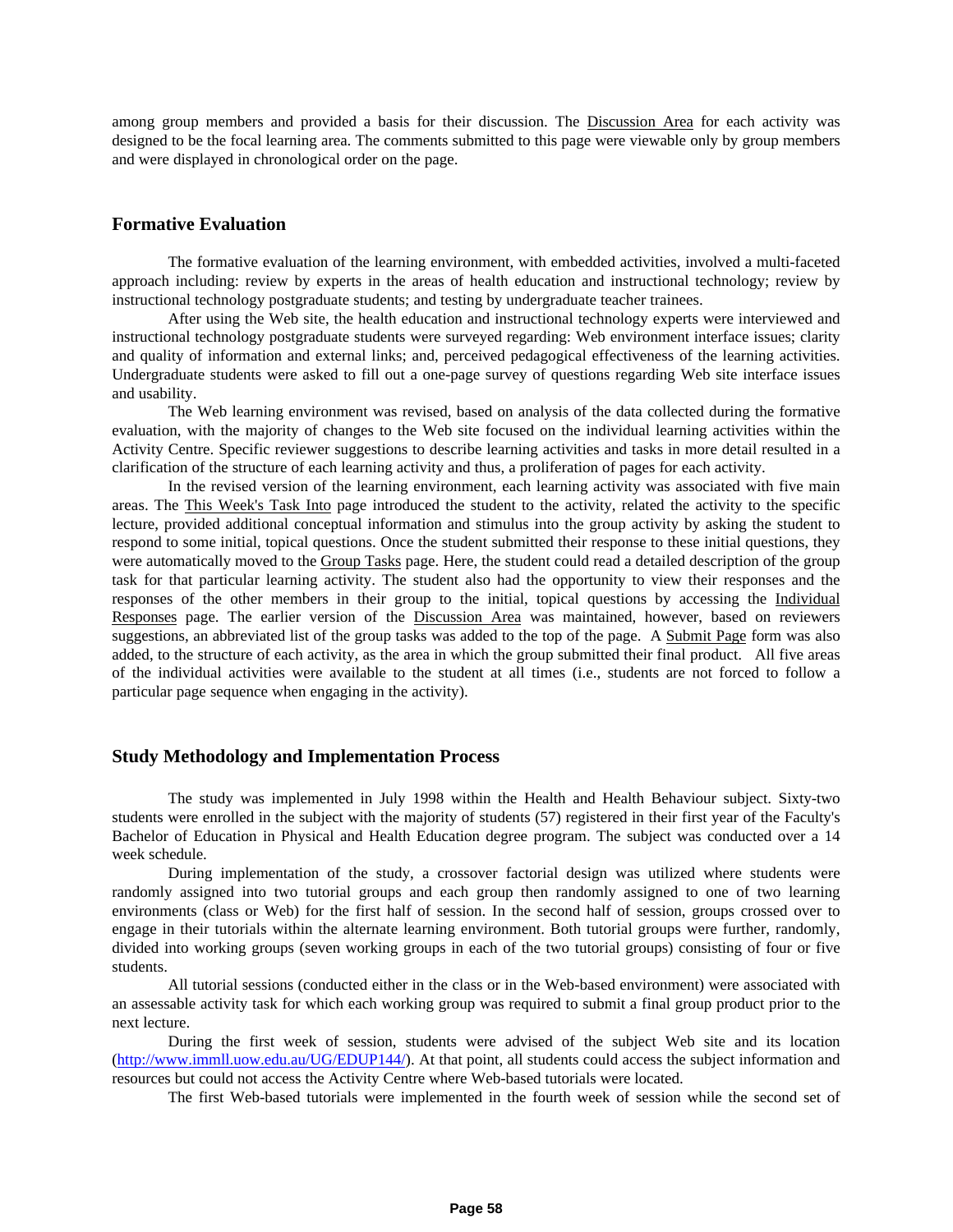Web-based tutorials were implemented in the eleventh week of session. This time frame allowed students to develop a working relationship with their tutorial work group; become accustomed to the process of completing and submitting their group work within the weekly time frame; and, complete three weeks of Web skilling exercises within a Information Technology subject. During the week prior to commencing Web-based tutorials, students were provided with a brief presentation as an introduction to the Web site and the structure of the learning activities. At this time, students were also given an individual username and password to access the Activity Centre.

Pre-tests and post-tests for knowledge, attitude, and behaviour related to the health topics covered by the learning activities (HIV/AIDS and nutrition), and computer literacy and computer comfort, as well as a post-test which included items related to perception of the learning environments were administered to students. The collaborative learning activities were recorded (via audio tape and electronic Web logs).

Once learning activities were complete, a representative of each working group was chosen, at random, and asked to engage in an in-depth interview regarding their experience and perceptions of the class and Web learning environments. Specifically, the interview sessions gathered information from the students regarding: how their group process was managed during weeks when tutorials were held in the classroom and when they were conducted within the Web-learning environment; their perceptions of engaging in group-based tutorials within the Web learning environment in general and the individual learning activities specifically; their perceptions of the effectiveness of the Web-based tutorials compared to class-based tutorials in terms of their own learning; and, their experience in terms of group interaction in both the Web and classroom environments.

#### **Findings**

An analysis of the in-depth interviews conducted with students who engaged in the Web-based learning environment during the first half of session (seven students representing each of seven tutorial working groups) is presented as preliminary findings.

All students expressed positive opinions on their experience of engaging in the Web-based tutorials. While one student had previously experienced a subject which was supported with Web-based learning materials, none of the students had previously engaged in collaborative group learning activities using the Web. They felt it was a "novelty"; a "...buzz to sit down and talk to three other people in different places"; and that "... it intrigued you because it was new and because it was different." All the students mentioned the benefit of the "convenience" and "flexibility" of engaging in the Web-based tutorials.

Most students (six of seven) felt that the Web-based tutorials were more effective in terms of facilitating their own learning than the classroom-based tutorials. Some suggested that this was due to the fact that, in the Web environment, they had time to research the information (either in texts or via external Web sites) and reflect on the group task. One student's explanation of the experience is indicative of that expressed by many of her peers, "... when you're all rushed, you won't concentrate . But ,when you've got time for it, you can sit down, think about it . A couple of times I'd go off and read some books that I had at home to help me a bit and make me think more about the answer. Then I could come back to it whereas, when you are in the class you've got to know straight away, right there. I mean, I'd go onto the Internet and try to find some information to give me some ideas and then I'd go back on and write my answers... so I thought that was good."

Each student was asked to comment on and compare the participation and interaction among their work group members in both the class-based and the Web-based tutorials. Only two students reported that, during classbased weeks, their group actually worked on the entire task as a whole group. The other five students reported that their group tended to separate the task into small parts and assign those parts to individuals. Then, one member of the group would be responsible for pulling together the individual parts into a final product.

This did not seem to be the case for the weeks in which the tutorials were conducted in the Web-based environment. All students noted that, during these weeks, all group members contributed by completing the individual introduction page and interacting within the Discussion Area on all aspects of the task. To complete the group Submit Page, three of the seven students noted that their group met around one computer and completed the page together. The other four students noted that their group delegated the responsibility of synthesizing the group discussion to one group member.

In comparing the nature of the interactions that took place in the two environments, most students (five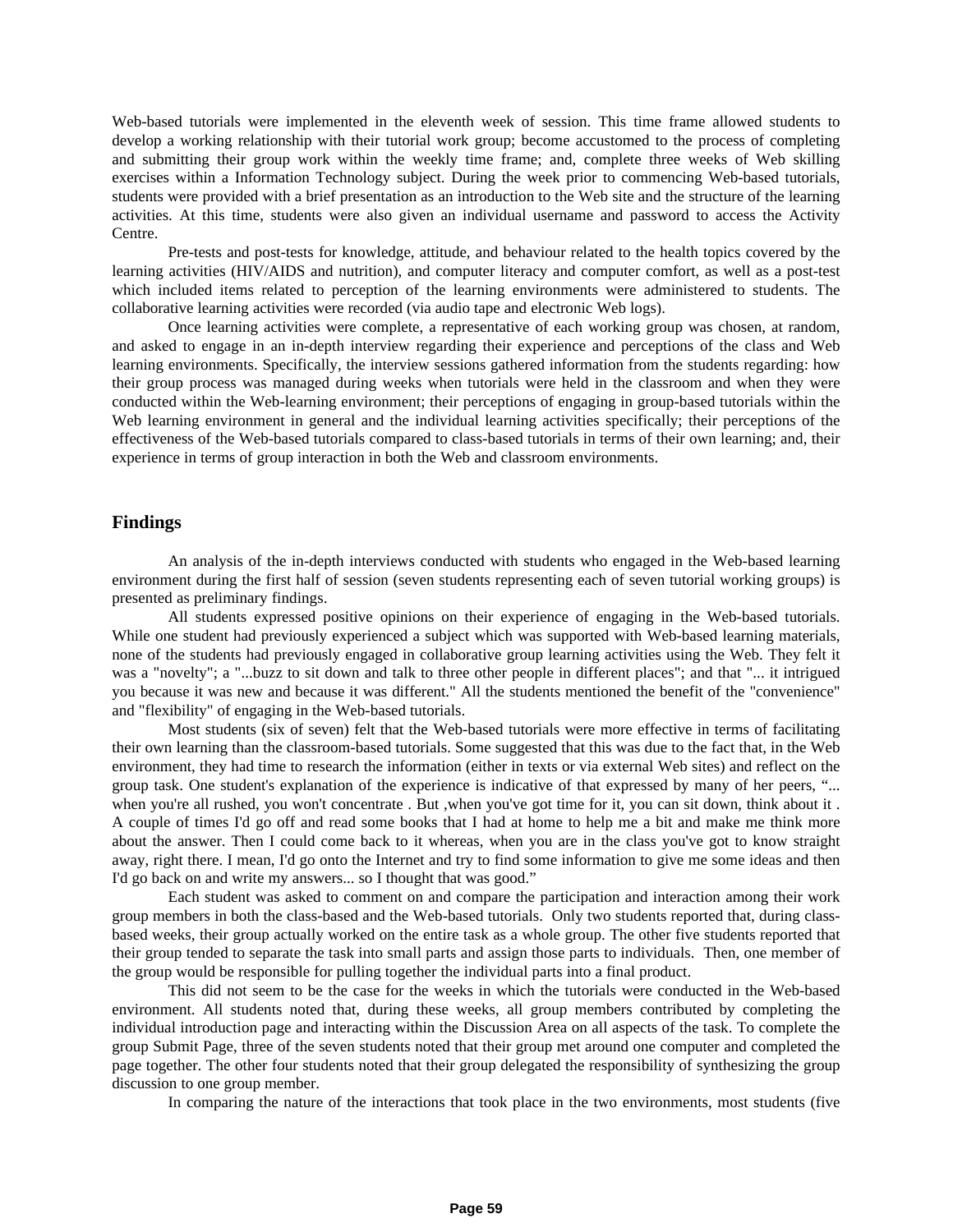out of seven) felt that more detailed contributions were made within the Web-based environment. One student noted that, "I think it makes you express what you think more because you're not talking. When we would meet to talk... one person would say what they think then the others would just say, 'yeah, I agree'." Another student felt this detailed contribution in the Web-based tutorials was due do the fact that the Web takes away the pressure of the face-to-face environment, "Some people would be sort of afraid to come out and say things. But on the Web, people aren't directly looking at you and you're not the focus of attention. On the Web, in great detail, you can tell someone about something. But in the classroom you don't tend to go into a lot of detail... I think for people who are reluctant to let everything out in the classroom, [the Web] is a really good opportunity, you don't have any pressure on you."

This student went on to explain that she noticed a difference in her own contribution, "I think I contributed a lot more on the Web than I do in the classroom, I tend to sit back and listen and just throw something in every now and then... In the classroom, if you've got very talkative people in your group, chances that you'll sit back and let them run the show. But when you're on the Web you're free to make a huge contribution if you want to, so you write as much as you want ... you say a lot more on the Web than you would in the class."

When asked what, if anything, the classroom tutorials provide that was unavailable in the asynchronous Web-based environment, some students mentioned the ability to ask questions of the tutor or another student "there and then".

The students were asked to think about their own skills in using computers and the Web and the appropriateness of the introduction to the Web-based environment which they had received. Four of the seven students interviewed said that they felt competent about using computers and the Web prior to engaging in the Web tutorials. These students noted that the brief introduction to the Web site was enough to get them started on the Web-based tutorials. They all felt that the structure of the Web-based tutorials was very easy to understand.

The other three students who were novice computer and Web users also felt that the structure of the Web environment was very easy to understand and that they were adequately equipped by the prior Web skilling exercises in the Information Technology subject to be able to engage in their Web-based tutorials. These students felt that the experience of engaging in the Web-based tutorials not only increased their computer and Web skills, but also allowed them to feel more "relaxed" using the technology. One of the students expressed her feelings in this way, "I was a bit nervous, I mean, I know computers are going to be important so I've wanted to do it, but I haven't had the confidence... actually using them for something constructive, I've got the confidence now... a big positive."

Students commented that felt they would benefit from suggestions on how to better manage the group process when engaging in Web-based, asynchronous tutorials. Some students mentioned instances when they were unsure when their work group members would be logging on to the Web site or how the final group product was going to be organized. However, it is interesting to note that many students also reported that they experienced similar process issues in the class-based tutorials.

#### **Discussion**

Analysis of this sample of data demonstrated a degree of perceived effectiveness for the implementation of the Web-based collaborative learning activities within an undergraduate health education subject.

The majority of students perceived Web-based tutorials to be more effective for learning than class-based tutorials. They suggested that contributing factors to their learning process in the asynchronous Web-based environment was the opportunity to research information using print and electronic resources and reflect on their ideas and the contributions of their work group peers. This supported the literature (Laurillard 1993; Romiszowski & Mason, 1996) on the pedagogical benefits of learner reflection and self-direction afforded by asynchronous learning environments .

The students' perceived that the quantity and quality of participation and interaction among their work group was higher in the Web-based environment. This reinforced the literature on computer-mediated communications (CMC) which suggests that collaborations within this environment can be more powerful than face-to-face encounters (Romiszowski & Mason, 1996).

Full quantitative and qualitative measurement of the effectiveness of the of the Web-based tutorials in terms of learning will be substantiated with comparisons of the pre and post knowledge, attitude and behaviour